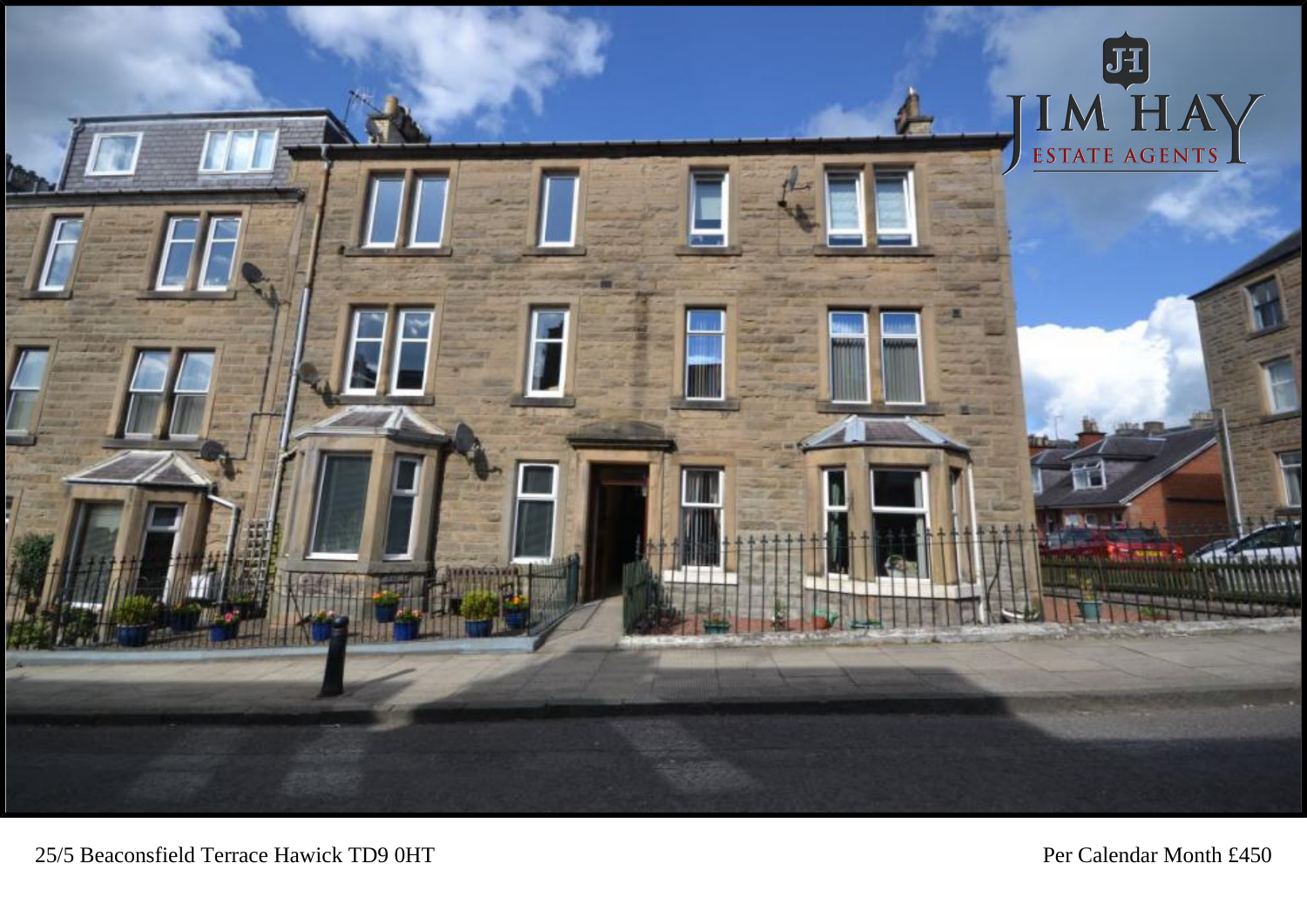## **25/5 Beaconsfield Terrace Hawick TD9 0HT**

Situated at the top end of Beaconsfield Terrace, within a purpose built block containing 6 residential properties. Constructed of sandstone under a pitched slate roof, the communal entrance close and shared gardens are presented in very good order, the close benefitting from double glazed windows.

The property is on the top floor and has lovely open views over the town. Accommodation comprises:; Entrance Hallway, open plan kitchen/dining/living room, double bedrooms, bathroom, with shower over bath and utility cupboard with washing machine.

Benefitting from UPVC double glazing and new gas central heating with combiboiler. Presented in excellent order with new decor, floor coverings, kitchen and bathroom.

Window blinds & lamp shades are included.

Outside there is a shared drying courtyard to the rear and ample on-street parking to the front.

Must be viewed to fully appreciate.

## **What we like about this property**

Presentation, Location, walk-in condition



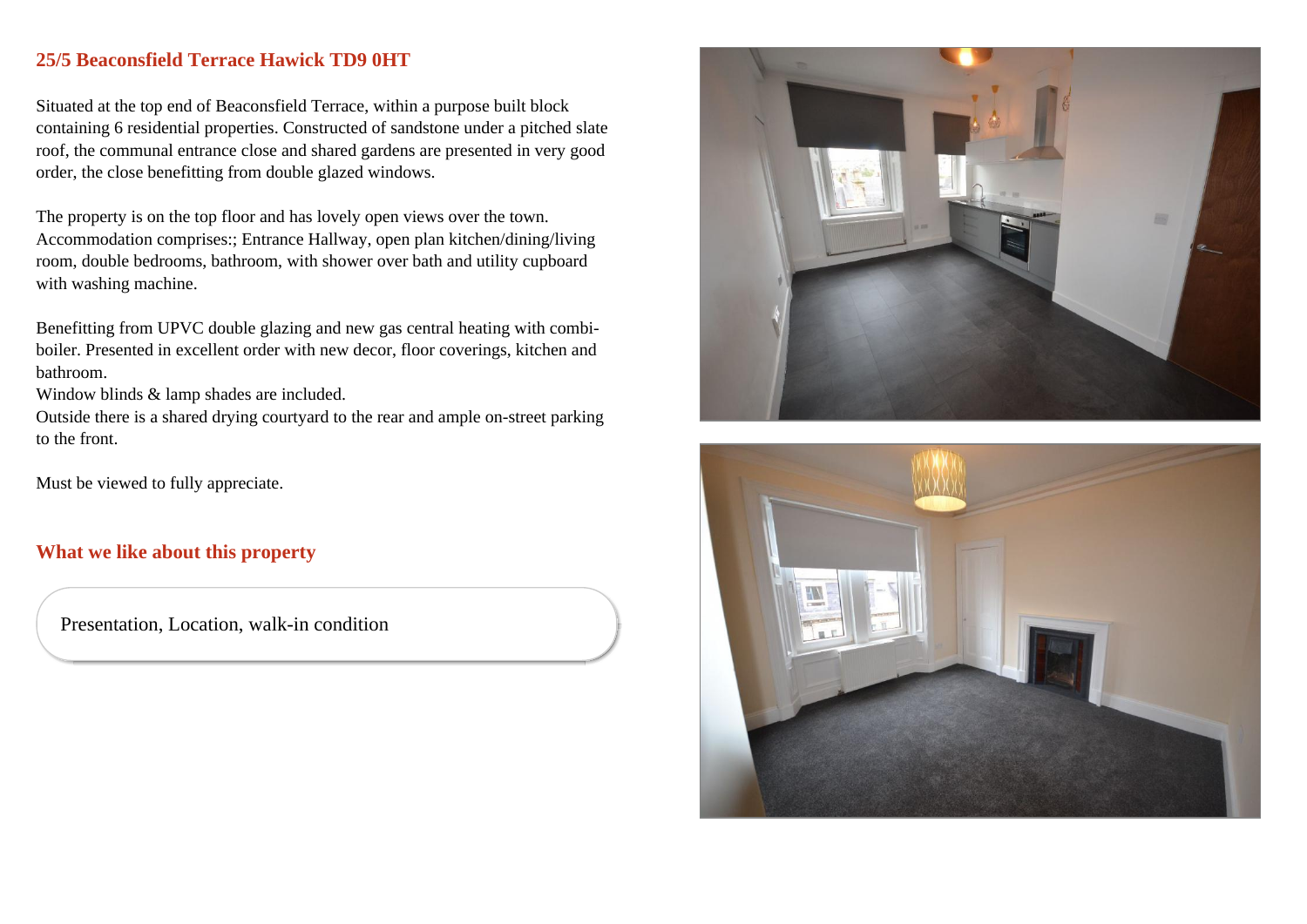